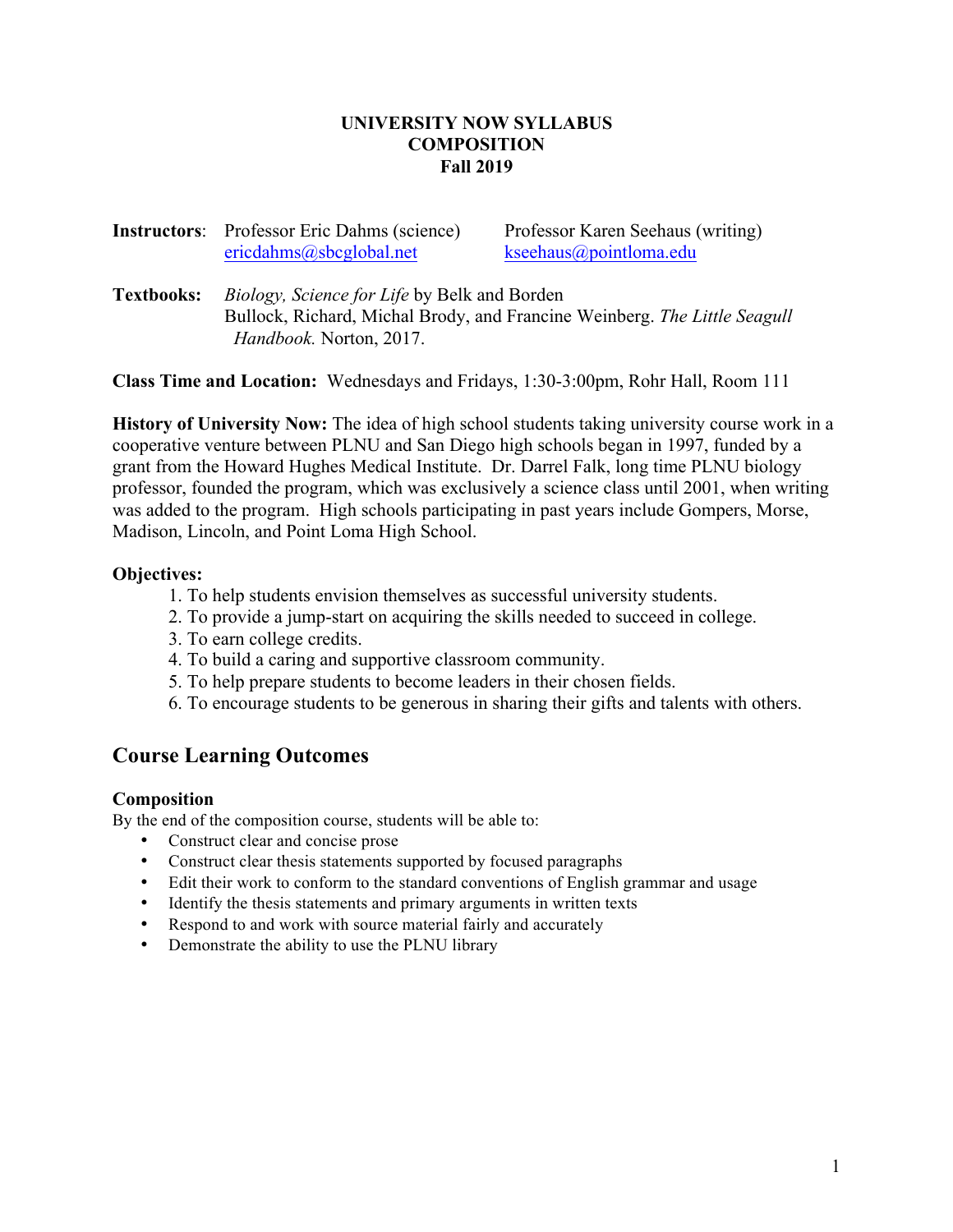## **Evaluation**

Your composition grade will be comprised of the following components:

## **English**

- 6. Skill-building Essays (10%) Essays using specific essay structures
- 7. *The Little Seagull Handbook* Coursework (10%) Readings and quizzes
- 8. Composition Midterm (10%) Brief in-class essay
- 9. Final Exam (10%) Brief in-class essay
- 10. Class Participation (10%)

The grades you receive for college credit on your college transcript are calculated and recorded as two individual grades, one for writing and one for biology.

#### **Homework**

Completing homework assignments is one of the foundations for success in the class. Your lowest homework grade for the semester is dropped. If more than three homework assignments are missed, an intervention will occur.

## **Quizzes**

Biology quizzes will be given frequently during the semester covering lecture material, assigned reading, or both. Your lowest quiz grade for the semester is dropped. Quizzes may or may not be announced in the class before.

#### **Cheating**

There is zero tolerance for academic dishonesty. Academic dishonesty is stealing other people's work and calling it your own. Examples would include plagiarizing material from the internet or another source, copying a homework assignment, a quiz or a laboratory report. It also includes turning an individual homework assignment into a group assignment. **Collaboration is encouraged, but cheating is not tolerated and may result in expulsion from the course.**

#### **Attendance**

Attendance is mandatory. More than three absences from the course for the semester for any reason will result in an intervention, unless there are extenuating circumstances.

#### **Tutoring**

Tutoring groups will be assigned at the beginning of the semester by class professors. Always bring your notebook, your textbook, and all class material with you to the tutoring sessions. Tutoring and quiz sessions will count a total of five percent of your total class grade. Tutors file weekly tutoring reports with professors. Switching of tutoring groups is not allowed.

#### **Textbooks**

Textbooks will be distributed on the first day of class and will be collected on the last day of class. You may put your name inside the front cover and are responsible for taking good care of the textbook throughout the semester, as they will be used for future classes. Always bring your textbook for tutoring sessions, but you don't have to bring them to class unless instructed.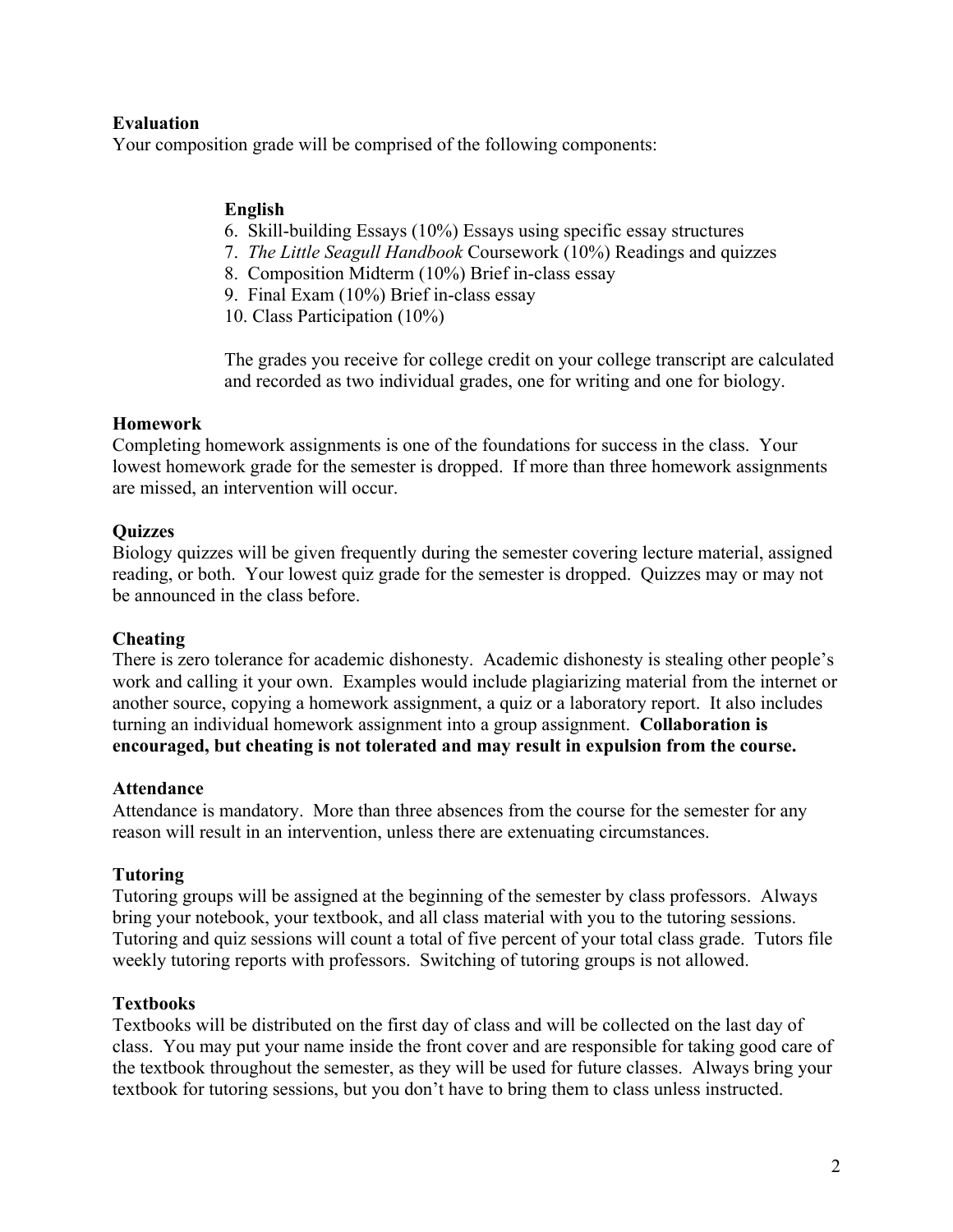## **Canvas**

Canvas is a website that contains material from the class, including assignments, copies of the biology power point lectures, and other class materials. The website for accessing canvas is https://canvas.pointloma.edu Your passwords will be given to you during the first class.

## **Professionalism**

Students are expected to act in a matter appropriate for a university campus setting. Obvious examples would include:

- 1. No eating in the classroom.
- 2. No putting your head down or sleeping during lecture.
- 3. Making certain that you are in your seat on time after the mid-class break.
- 4. No whispering, talking or fooling around during class.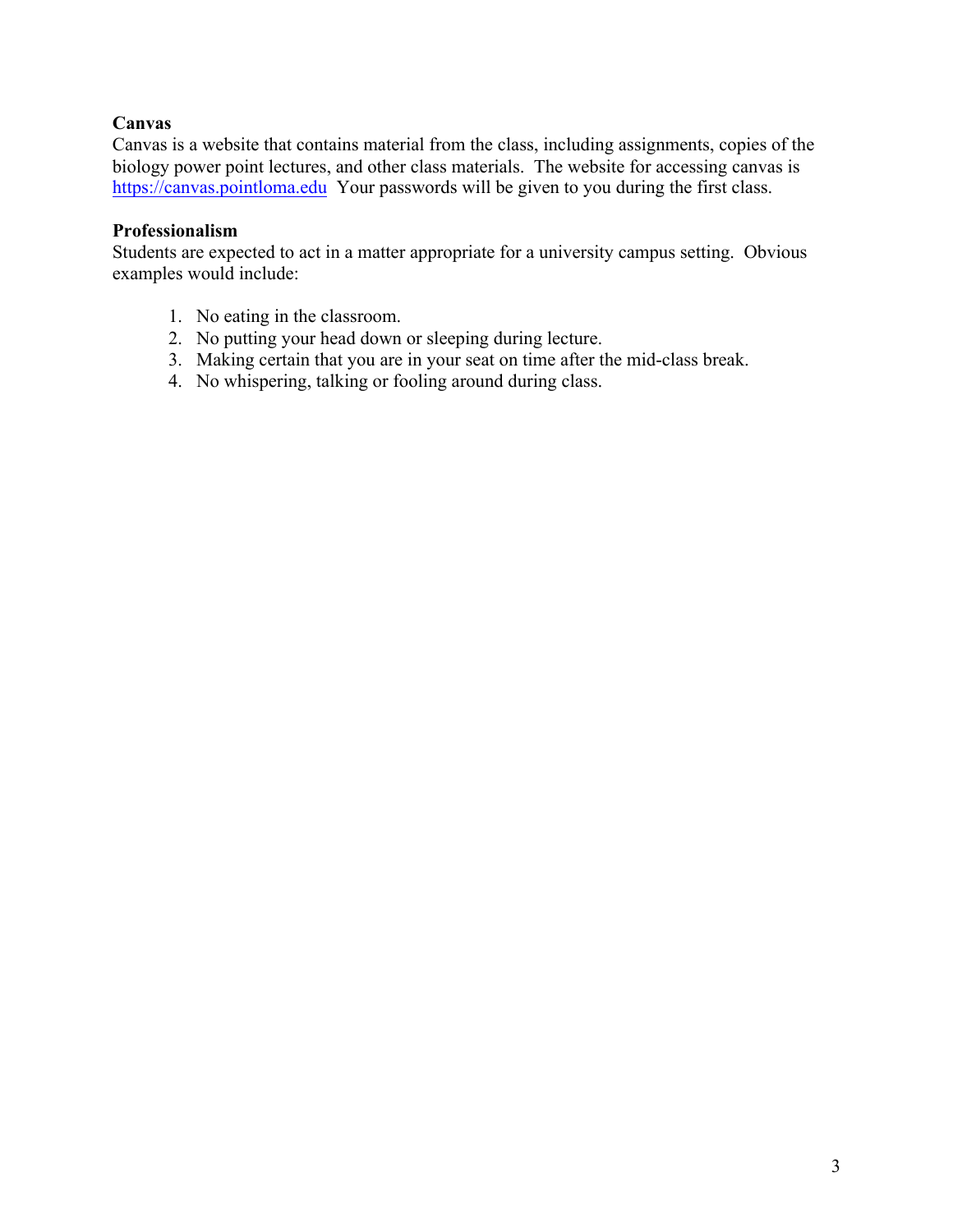# **Composition Schedule**

**(\*Subject to Change as needed to facilitate course goals\*):** Readings and assignments are due on the date listed. *LS* denotes *The Little Seagull Handbook 3rd Ed.*

\*\*\*\* Disclaimer: This class is taught at the college level; therefore, reading materials may be adult and/or controversial in connotation and/or denotation. The purpose of presenting such material is to expose you to various viewpoints—viewpoints that will act as sources for discussions. For this reason, no alternate materials will be provided.\*\*\*\*

| Week 1             |                                    |
|--------------------|------------------------------------|
| 4 September        | Syllabus/Getting to Know You       |
| <b>6 September</b> | <b>Diagnostic Exam</b>             |
| Week 2             |                                    |
| 11 September       | LS Unit 1: Write                   |
| 13 September       | LS Unit 1: Write                   |
| Week 3             |                                    |
| 18 September       | LS Unit 1: Write                   |
| 20 September       | LS Unit 1: Write                   |
|                    | <b>DUE:</b> Skill-building Essay 1 |
| Week 4             |                                    |
| 25 September       | LS Unit 1: Write                   |
| 27 September       | LS Unit 1: Write                   |
| Week 5             |                                    |
| 2 October          | LS Unit 1: Write                   |
| <b>4 October</b>   | LS Unit 1: Write                   |
|                    | <b>DUE:</b> Skill-building Essay 2 |
| Week 6             |                                    |
| 9 October          | LS Unit 1: Write                   |
| 11 October         | LS Unit 2: Research                |
| Week 7             |                                    |
| 16 October         | LS Unit 2: Research                |
| 18 October         | LS Unit 2: Research                |
|                    | <b>DUE:</b> Skill-building Essay 3 |